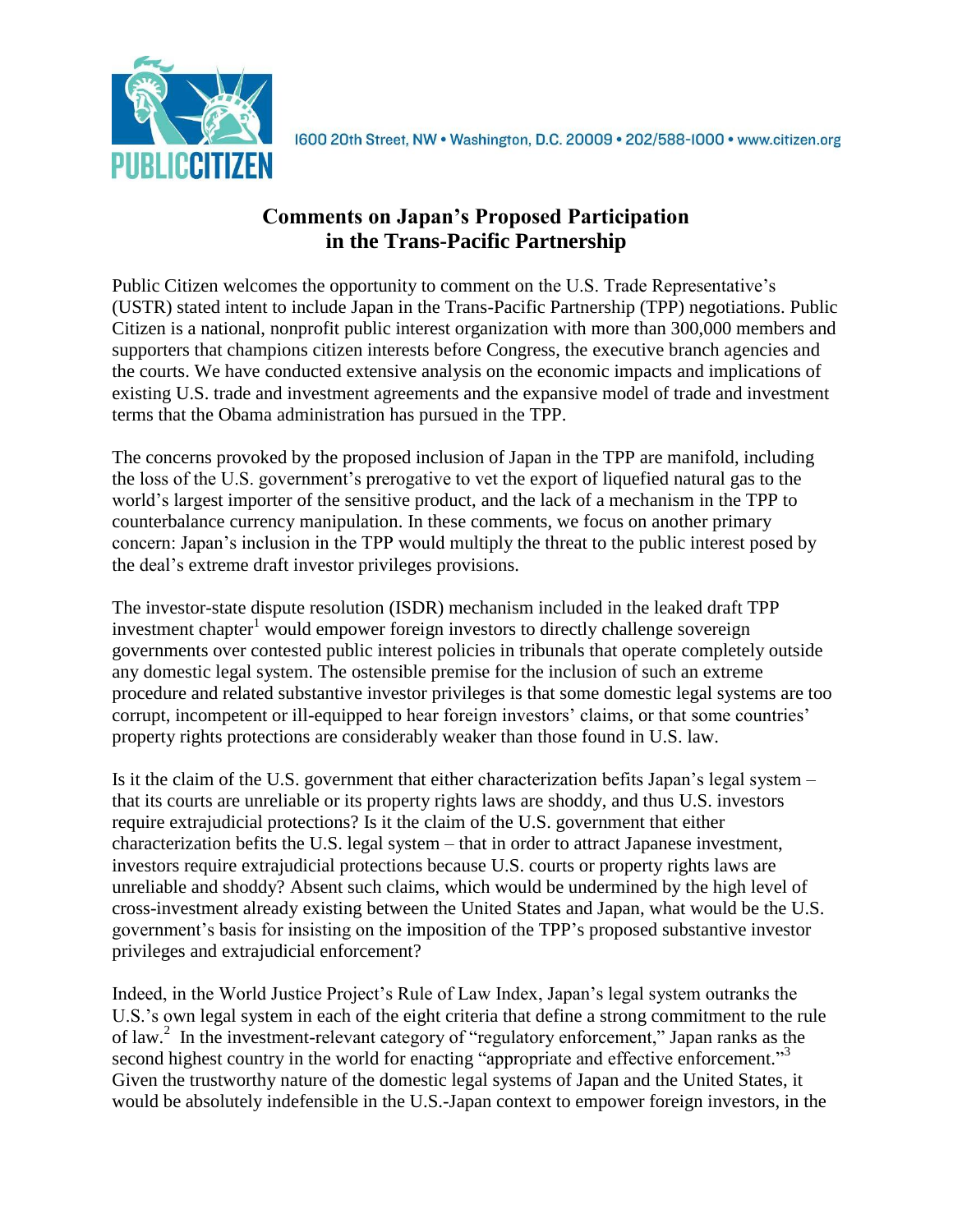name of rule of law, to circumvent those domestic systems and appeal instead to extrajudicial tribunals comprised of three private attorneys who rotate between serving as "judges" and litigating against governments.

The untenable inclusion of ISDR in the TPP, particularly as applied to Japan, would empower foreign firms to attack domestic health, environmental, and other public interest policies in both countries, demanding taxpayer compensation for non-discriminatory policies implemented to protect the public interest. The substantive investment rules in the draft investment chapter would establish greater substantive "rights" for foreign investors than those provided to domestic firms by the robust property rights protections of existing U.S. and Japanese law. Such broad "rights," coupled with the extreme discretion enjoyed by investor-state tribunals, would significantly hamper each government's ability to regulate on behalf of its citizens. For example, the draft investment chapter would grant foreign investors a "minimum standard of treatment," a vague term that inventive tribunals have interpreted as investors' right to obtain compensation for any government action or policy that contravenes the investors' expectations.<sup>4</sup> When defending itself against investor-state claims, the U.S. government has rightly argued that such broad obligations would cause the government to "lose the power to regulate" in the public interest.<sup>5</sup>

On the basis of such terms in existing U.S. "trade" deals, foreign corporations have launched cases against environmental, energy, land-use, toxics, research and development, water, mining and other non-trade domestic policies applied equally to foreign and domestic firms.<sup>6</sup> So far, investor-state tribunals have ordered governments to pay foreign corporations about \$3.5 billion for such policies under U.S. trade and investment deals, while nearly \$15 billion remains pending.<sup>7</sup> Even when governments win, they often must pay for the tribunal's costs and legal fees, which average  $$8$  million per case, $\frac{8}{3}$  wasting scarce resources to defend public interest policies. The number of investor-state cases has surged in recent years, with the United Nations Conference on Trade and Development reporting a tenfold increase in the cumulative number of cases since 2000, despite the fact that the system has existed since the 1950s.<sup>9</sup>

Expanding ISDR to Japan through the TPP would expose the United States to an even greater surge in investor-state attacks against public interest policies, given the large number of Japanese corporations with U.S.-based subsidiaries that could launch an investor-state case. More than 800 Japanese parent corporations own nearly 7,800 subsidiaries in the United States, any one of which could provide the basis for an ISDR claim. This exposure to investor-state attacks far exceeds that associated with all other TPP countries. The number of Japanese-owned subsidiaries in the United States is 20 percent higher than the total number of U.S.-registered subsidiaries originating from all ten other TPP countries combined, meaning that the expansion of ISDR to Japan would more than double the investor-state threat to U.S. public interest policymaking. Similarly, Japan's government would be exposed to a potential wave of investor-state cases from any of the more than 1,800 U.S.-based corporations that own more than 7,100 subsidiaries in Japan. In sum, the expansion of the extreme ISDR regime to Japan via the TPP would newly enable investor-state attacks on democratically-decided policies from the two nations' nearly 15,000 cross-registered businesses. 10